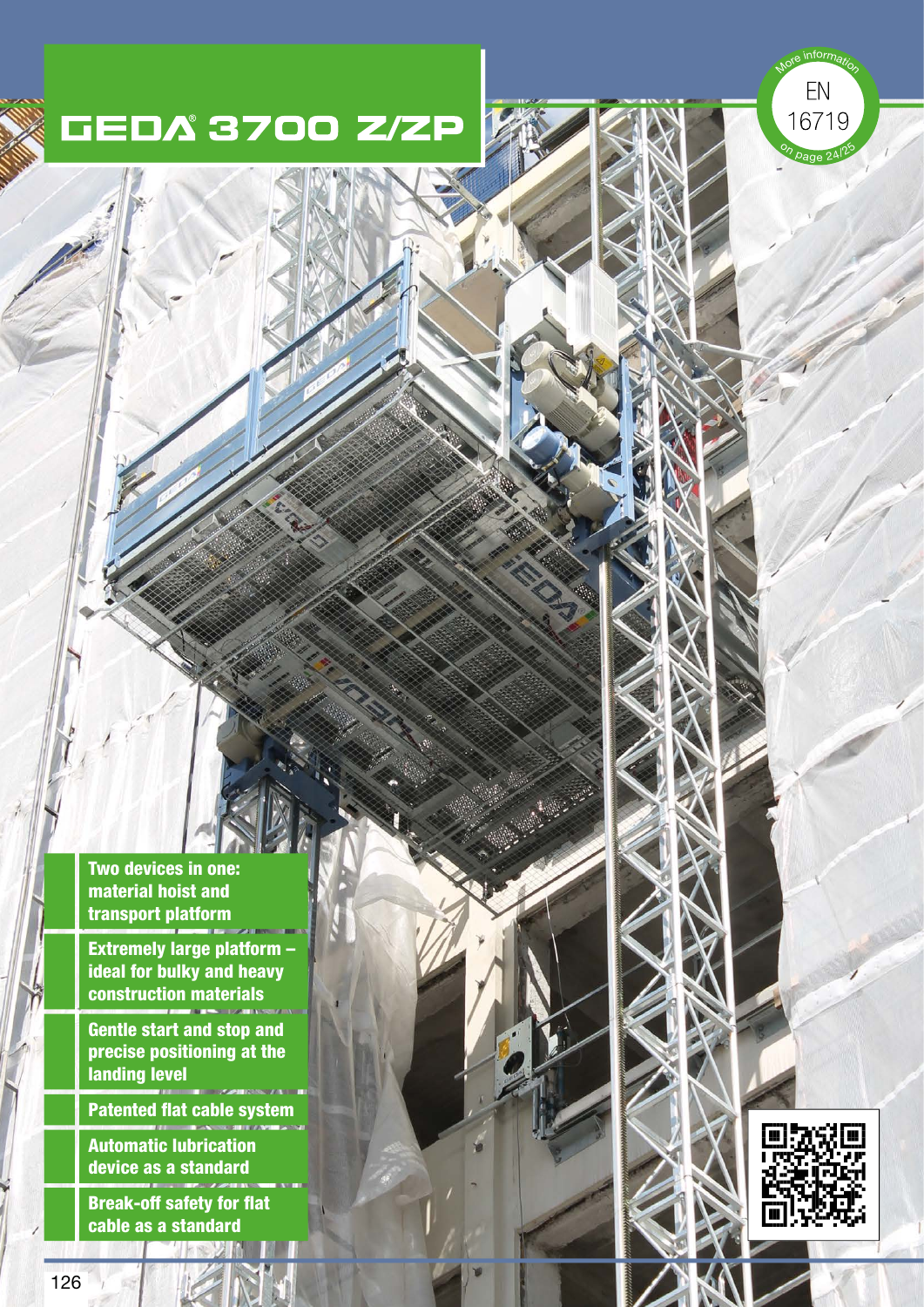





#### GEDA 3700 Z/ZP

The GEDA 3700 Z/ZP transport platform fully meets the market requirements for higher load capacities and larger platforms. Four different platform variants with a maximum load capacity of 3700 kg allow the transport platform to be used in a wide range of on-site conditions. As a material hoist with a load capacity of up to 3700 kg or as a transport platform for passengers and materials (max. seven people), the GEDA 3700 Z/ZP is a two-in-one-device.

The transport platform is a strong partner for heavy loads and efficient working and transports loads quickly and safely up to a height of 200 metres, with a speed of 12 m/min in passenger mode and 24 m/min in material mode.

The most important benefit of the GEDA 3700 Z/ZP, however, is the large platform. The four different variants with different load capacities are particularly suitable for transporting very bulky and heavy goods.

#### Technical data:

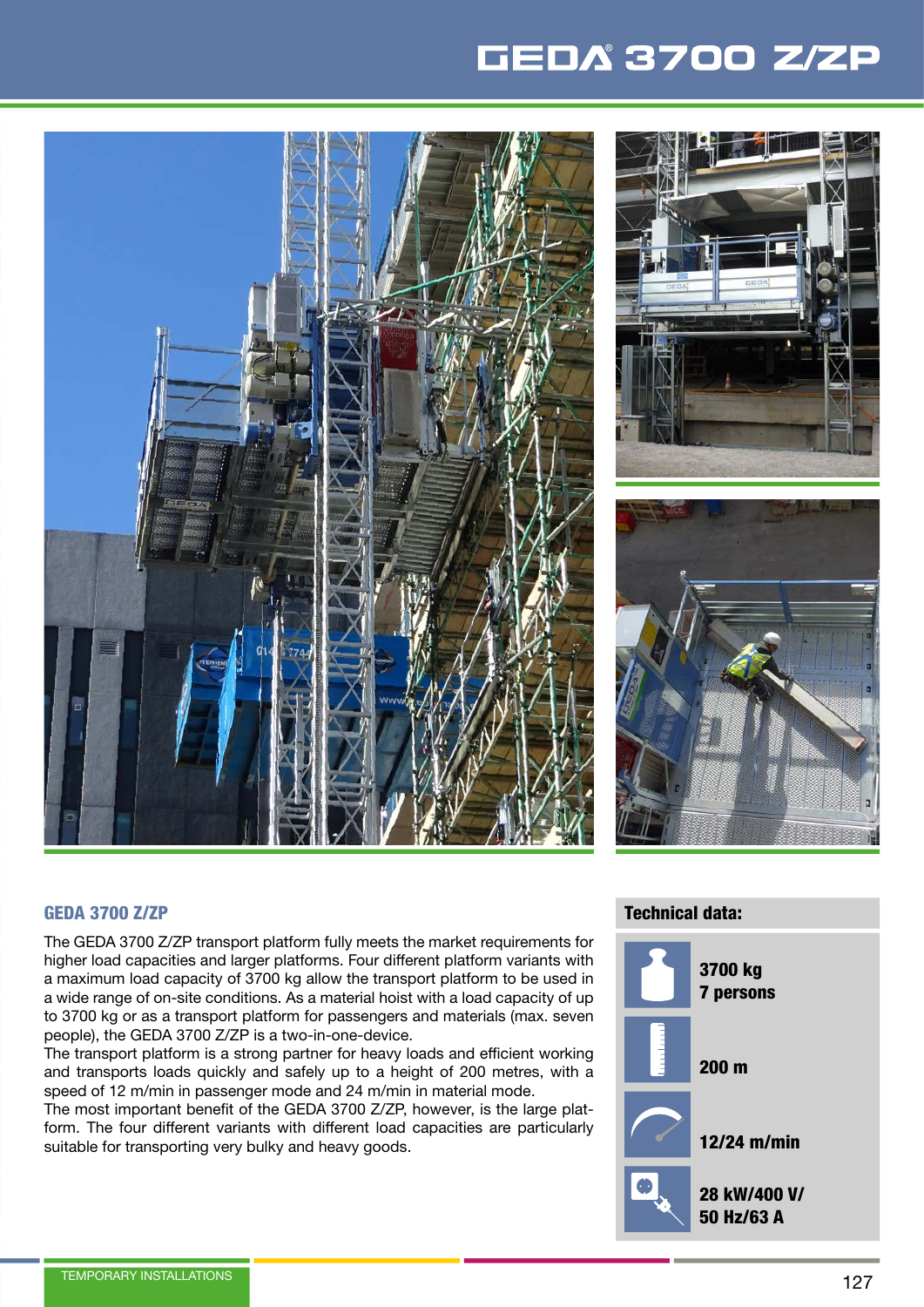### Platform:



#### Accessories:

For a wide range of accessories visit: www.geda.de